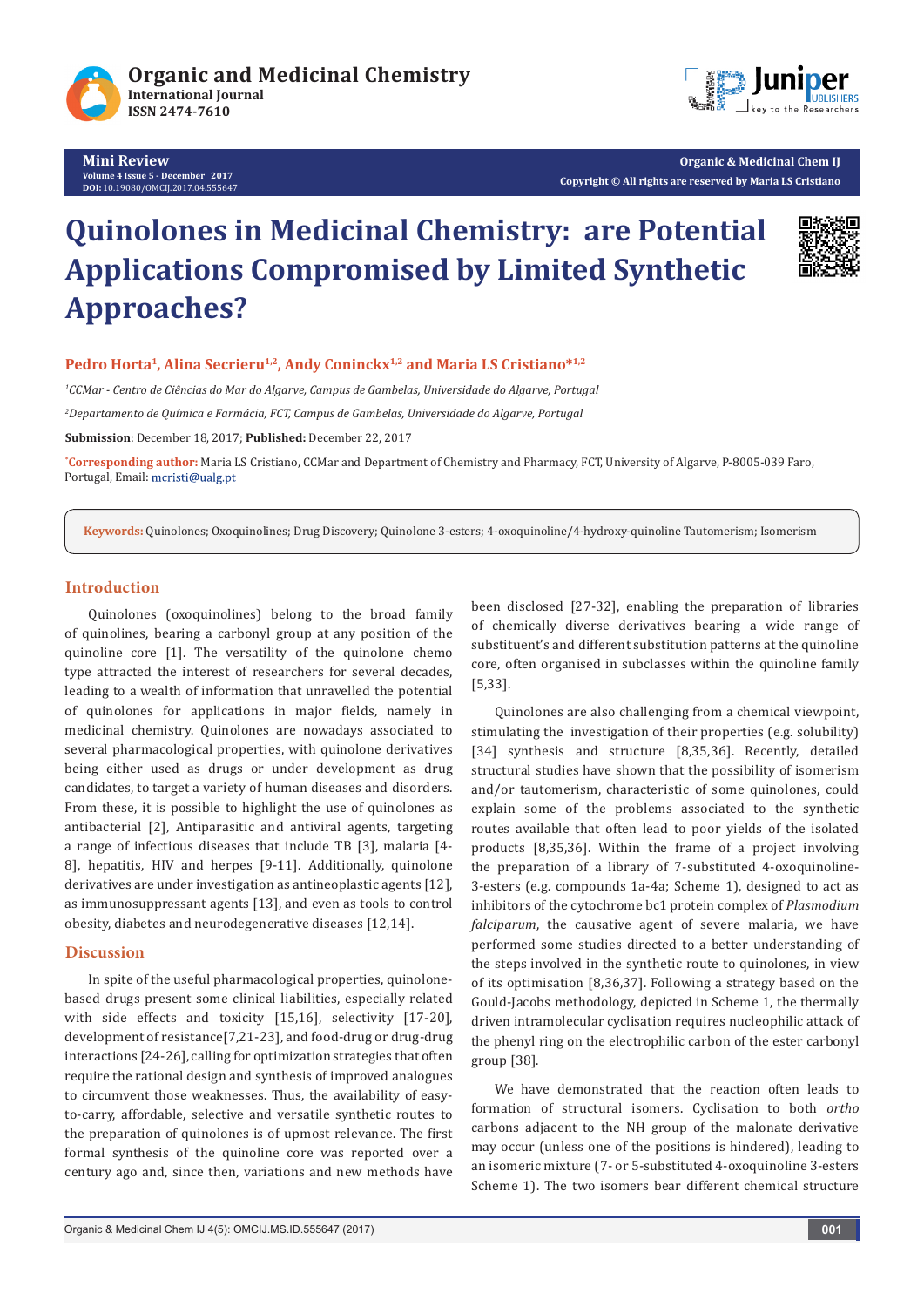and properties, so they may bind differently to the enzyme active site, affecting pharmacodynamics, and may also show different pharmacokinetics. In addition, we have demonstrated that these compounds may exist in the 4-hydroxy- or 4-oxo- tautomeric

forms, depending on the chemical environment [8]. Tautomerism may affect the synthesis, and its impact in pharmacologic properties deserves to be investigated.



**Scheme 1:** Summary of the synthetic approach followed to the preparation of 4-oxo-quinoline 3-esters. For compounds 1-4, the reaction afforded structural mixtures of 7- and 5-substituted compounds. Conditions: Dowtherm A, 250 ºC, 3 hours.

## **Conclusion**

Given the interest in quinolones as drug leads, additional structural studies and deep efforts to develop reliable synthetic routes to this class are a major priority.

#### **Acknowledgements:**

The authors acknowledge the Portuguese "Fundação para a Ciência e a Tecnologia" (FCT) and Centro de Ciências do Mar do Algarve - CCMAR, for financial assistance. CCMAR in funded by FCT, through the project UID/Multi/04326/2013**.**

#### **References**

- 1. O'Donnell JA, Gelone SP (2000) Fluoroquinolones. Infect Dis Clin North Am 14(2): 489- 513.
- 2. [Sissi C, Palumbo M \(2003\) The quinolone family: from antibacterial to](https://www.ncbi.nlm.nih.gov/pubmed/14529452)  [anticancer agents. Curr Med Chem Anticancer Agents 3\(6\): 439-450.](https://www.ncbi.nlm.nih.gov/pubmed/14529452)
- 3. [Kathrotiya HG, Patel MP \(2013\) Synthesis and identification of](https://www.ncbi.nlm.nih.gov/pubmed/23567957)  [β-aryloxyquinoline based diversely fluorine substituted N-aryl](https://www.ncbi.nlm.nih.gov/pubmed/23567957)  [quinolone derivatives as a new class of antimicrobial, antituberculosis](https://www.ncbi.nlm.nih.gov/pubmed/23567957)  [and antioxidant agents. Eur J Med Chem 63: 675-684.](https://www.ncbi.nlm.nih.gov/pubmed/23567957)
- 4. [Pidathala C, Amewu R, Pacorel B, Nixon GL, Gibbons P, et al.](http://pubs.acs.org/doi/abs/10.1021/jm201179h)  [\(2012\) Identification, design and biological evaluation of bisaryl](http://pubs.acs.org/doi/abs/10.1021/jm201179h)  [quinolones targeting Plasmodium falciparum type II NADH:quinone](http://pubs.acs.org/doi/abs/10.1021/jm201179h)  [oxidoreductase \(PfNDH2\). M J Med Chem 55\(5\): 1831-1843.](http://pubs.acs.org/doi/abs/10.1021/jm201179h)
- 5. [Leung SC, Gibbons P, Amewu R, Nixon GL, Pidathala C, et al. \(2012\)](https://www.researchgate.net/publication/311365329_Identification_and_Validation_of_Novel_Drug_Targets_for_the_Treatment_of_Plasmodium_falciparum_Malaria_New_Insights)  [Identification and Validation of Novel Drug Targets for the Treatment](https://www.researchgate.net/publication/311365329_Identification_and_Validation_of_Novel_Drug_Targets_for_the_Treatment_of_Plasmodium_falciparum_Malaria_New_Insights)  [of Plasmodium falciparum Malaria: New Insights. M J Med Chem](https://www.researchgate.net/publication/311365329_Identification_and_Validation_of_Novel_Drug_Targets_for_the_Treatment_of_Plasmodium_falciparum_Malaria_New_Insights)  [55\(5\): 1844-1857.](https://www.researchgate.net/publication/311365329_Identification_and_Validation_of_Novel_Drug_Targets_for_the_Treatment_of_Plasmodium_falciparum_Malaria_New_Insights)
- 6. [Biagini GA, Fisher N, Shone AE, Mubaraki MA, Srivastava A, et al. \(2012\)](https://www.ncbi.nlm.nih.gov/pubmed/22566611)  [Generation of quinolone antimalarials targeting the Plasmodium](https://www.ncbi.nlm.nih.gov/pubmed/22566611)  [falciparum mitochondrial respiratory chain for the treatment and](https://www.ncbi.nlm.nih.gov/pubmed/22566611)  [prophylaxis of malaria. Proc Natl Acad Sci U S A 109\(21\): 8298-8303.](https://www.ncbi.nlm.nih.gov/pubmed/22566611)
- 7. Cowley R, Leung S, Fisher N, Al-Helal M, Berry NG, et al. (2012) The development of quinolone esters as novel antimalarial agents targeting the Plasmodium falciparum bc1 protein complex. Med chem comm 3(1): 39-44.
- 8. [Horta P, Kuş N, Henriques MSC, Paixão JA, Coelho L Nogueira, et al.](http://pubs.acs.org/doi/abs/10.1021/acs.joc.5b02169)  [\(2015\) The quinolone-hydroxyquinoline tautomerism in quinolone](http://pubs.acs.org/doi/abs/10.1021/acs.joc.5b02169)

[3-esters; preserving the 4-oxoquinoline structure to retain antimalarial](http://pubs.acs.org/doi/abs/10.1021/acs.joc.5b02169)  [activity. J Org Chem 80\(24\): 12244-12257.](http://pubs.acs.org/doi/abs/10.1021/acs.joc.5b02169)

- 9. [Kumar DV, Rai R, Brameld KA, Somoza JR, Rajagopalan R, et al. \(2011\)](https://ucdavis.pure.elsevier.com/en/publications/quinolones-as-hcv-ns5b-polymerase-inhibitors)  [Quinolones as HCV NS5B polymerase inhibitors. J Bioorg Med Chem](https://ucdavis.pure.elsevier.com/en/publications/quinolones-as-hcv-ns5b-polymerase-inhibitors)  [Lett 21\(1\): 82-87.](https://ucdavis.pure.elsevier.com/en/publications/quinolones-as-hcv-ns5b-polymerase-inhibitors)
- 10. [Serrao E, Debnath B, Otake H, Kuang Y, Christ F, et al. \(2013\) Fragment](https://www.ncbi.nlm.nih.gov/pubmed/23445471)[based discovery of 8-hydroxyquinoline inhibitors of the HIV-1](https://www.ncbi.nlm.nih.gov/pubmed/23445471)  [integrase-lens epithelium-derived growth factor/p75 \(IN-LEDGF/](https://www.ncbi.nlm.nih.gov/pubmed/23445471) [p75\) interaction. J Med Chem 56\(6\): 2311-2322.](https://www.ncbi.nlm.nih.gov/pubmed/23445471)
- 11. [Dorow RL, Herrinton PM, Hohler RA, Maloney MT, Mauragis MA, et al.](http://pubs.acs.org/doi/abs/10.1021/op050251y)  [\(2006\) Development of an Efficient Synthesis of the Pyrrolquinolone](http://pubs.acs.org/doi/abs/10.1021/op050251y)  [PHA-529311. Org Process Res Dev 10\(3\): 493-499.](http://pubs.acs.org/doi/abs/10.1021/op050251y)
- 12. [Nakamura S, Kozuka M, Bastow KF, Tokuda H, Nishino H, et al. \(2005\)](https://uncch.pure.elsevier.com/en/publications/cancer-preventive-agents-part-2-synthesis-and-evaluation-of-2-phe)  [Cancer preventive agents, Part 2: Synthesis and evaluation of 2-phenyl-](https://uncch.pure.elsevier.com/en/publications/cancer-preventive-agents-part-2-synthesis-and-evaluation-of-2-phe)[4-quinolone and 9-oxo-9,10-dihydroacridine derivatives as novel](https://uncch.pure.elsevier.com/en/publications/cancer-preventive-agents-part-2-synthesis-and-evaluation-of-2-phe)  [antitumor promoters. Bioorg Med Chem 13\(14\): 4396-4401.](https://uncch.pure.elsevier.com/en/publications/cancer-preventive-agents-part-2-synthesis-and-evaluation-of-2-phe)
- 13. [Sultana N, Naz A, Khan B, Arayne MS, Mesaik MA \(2009\) Synthesis,](https://link.springer.com/article/10.1007%2Fs00044-009-9264-y)  [characterization, antibacterial, antifungal, and immunomodulating](https://link.springer.com/article/10.1007%2Fs00044-009-9264-y)  [activities of gatifloxacin derivatives. Med Chem Res 19\(9\): 1210-1221.](https://link.springer.com/article/10.1007%2Fs00044-009-9264-y)
- 14. [Chatterjee A, Cutler SJ, Doerksen RJ, Khan IA, Williamson JS, et al.](https://www.ncbi.nlm.nih.gov/pubmed/25438765)  [\(2014\) Discovery of thienoquinolone derivatives as selective and](https://www.ncbi.nlm.nih.gov/pubmed/25438765)  [ATP non-competitive CDK5/p25 inhibitors by structure-based virtual](https://www.ncbi.nlm.nih.gov/pubmed/25438765)  [screening. Bio org Med Chem 22\(22\): 6409-6421.](https://www.ncbi.nlm.nih.gov/pubmed/25438765)
- 15. [Jackson MA, Schutze GE \(2016\) The Use of Systemic and Topical](http://pediatrics.aappublications.org/content/138/5/e20162706)  [Fluoroquinolones. Committee on Infectious Diseases-Pediatrics](http://pediatrics.aappublications.org/content/138/5/e20162706)  [138\(5\): e20162706.](http://pediatrics.aappublications.org/content/138/5/e20162706)
- 16. [Golomb BA, Koslik HJ, Redd A \(2015\) Fluoroquinolone-induced](https://www.ncbi.nlm.nih.gov/pubmed/26438672)  [serious, persistent, multisymptom adverse effects. BMJ Case Rep pii:](https://www.ncbi.nlm.nih.gov/pubmed/26438672)  [bcr2015209821.](https://www.ncbi.nlm.nih.gov/pubmed/26438672)
- 17. [Capper MJ, O'Neill PM, Fisher N, Strange RW, Moss D, et al \(2015\)](https://www.ncbi.nlm.nih.gov/pubmed/25564664)  [Antimalarial 4\(1H\)-pyridones bind to the Qi site of cytochrome bc1.](https://www.ncbi.nlm.nih.gov/pubmed/25564664)  [Proc Natl Acad Sci U S A 112\(3\): 755-760.](https://www.ncbi.nlm.nih.gov/pubmed/25564664)
- 18. [Barton V, Fisher N, Biagini GA, Ward SA, O'Neill PM \(2010\) Inhibiting](https://www.ncbi.nlm.nih.gov/pubmed/20570550)  [Plasmodium cytochrome bc1: a complex issue. Curr Opin Chem Biol](https://www.ncbi.nlm.nih.gov/pubmed/20570550)  [14\(4\): 440-446.](https://www.ncbi.nlm.nih.gov/pubmed/20570550)
- 19. [Nixon GL, Pidathala C, Shone AE, Antoine T, Fisher N, et al. \(2013\)](https://www.ncbi.nlm.nih.gov/pubmed/24024949)  [Targeting the mitochondrial electron transport chain of Plasmodium](https://www.ncbi.nlm.nih.gov/pubmed/24024949)  [falciparum: new strategies towards the development of improved](https://www.ncbi.nlm.nih.gov/pubmed/24024949)  [antimalarials for the elimination era. Future Med Chem 5\(13\): 1573-](https://www.ncbi.nlm.nih.gov/pubmed/24024949)